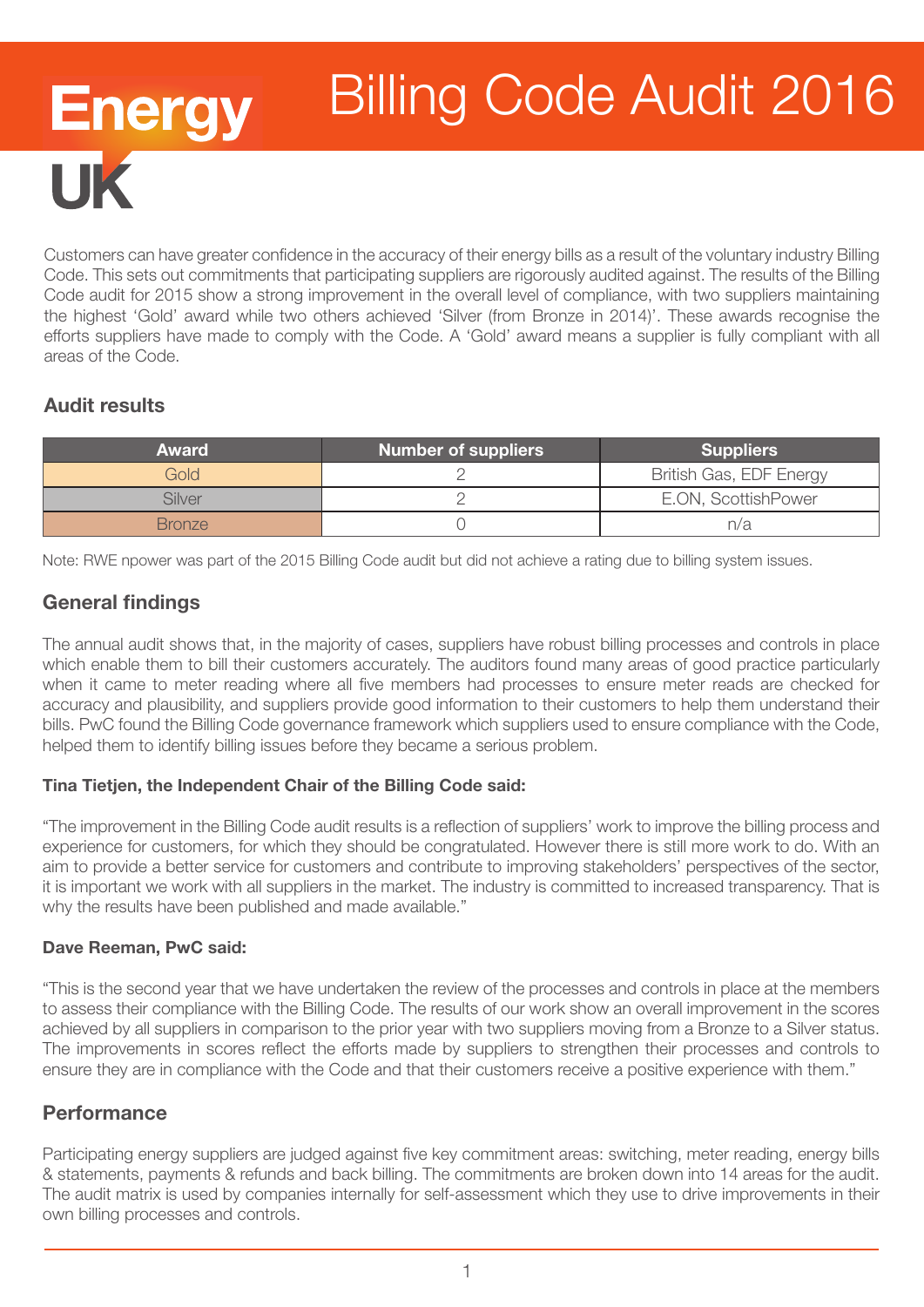## The commitments

Suppliers promise to:

| <b>Switching</b>                    | use an agreed meter reading to open and close accounts; and                                                                                                                                          |  |
|-------------------------------------|------------------------------------------------------------------------------------------------------------------------------------------------------------------------------------------------------|--|
|                                     | provide customers with the information needed during the switching process.                                                                                                                          |  |
| <b>Meter reading</b>                | obtain a meter reading on a regular basis, at least every two years; and                                                                                                                             |  |
|                                     | use a valid meter reading to improve the accuracy of your bill/ statement; and                                                                                                                       |  |
|                                     | provide a range of information in a variety of different ways to make sure that all customers<br>can understand the importance of reading their meter.                                               |  |
| <b>Energy bills</b><br>& statements | make sure charges on the bill accurately reflect current tariffs and that, when there is a<br>change to the tariff, customers are charged correctly for the energy they used; and                    |  |
|                                     | send energy bills or statements in a simple format so that customers can understand how<br>the bill is worked out; and                                                                               |  |
|                                     | send an estimated bill based on: typical amounts of energy used in the past; average<br>amounts of energy used; or what supplier believe will be used if an actual reading is not<br>available; and  |  |
|                                     | make it clear on the bill if an actual or estimated meter reading was used to calculate<br>the bill; and                                                                                             |  |
|                                     | provide an energy bill or statement in line with the agreed billing schedule; and                                                                                                                    |  |
|                                     | clearly communicate with the customer on the bill, statement, or other forms of<br>communication if there is a price increase or reduction; and                                                      |  |
|                                     | make sure they check unusually high or low bills before sending them out; and                                                                                                                        |  |
|                                     | use an accurate reading if provided by a customer to produce a revised bill or statement and<br>to do so, if asked, within 10 working days.                                                          |  |
| <b>Payments</b><br>& refunds        | will take all reasonable steps to make sure monthly direct debit payments are set at the<br>right level and review accounts proactively to make sure payments cover total energy<br>use; and         |  |
|                                     | offer a range of payment plans to assist with the payment of an outstanding bill; and                                                                                                                |  |
|                                     | refund promptly any amount owed in relation to customers' energy bills, in line with the<br>terms and conditions of the contract; and                                                                |  |
|                                     | issue new prices to update your meter automatically when you make a payment to your<br>prepayment meter.                                                                                             |  |
| <b>Back billing</b>                 | not ask customers to pay any extra for energy used - and for which through the suppliers'<br>fault no accurate bill was received – if more than one year has elapsed before the bill<br>is produced. |  |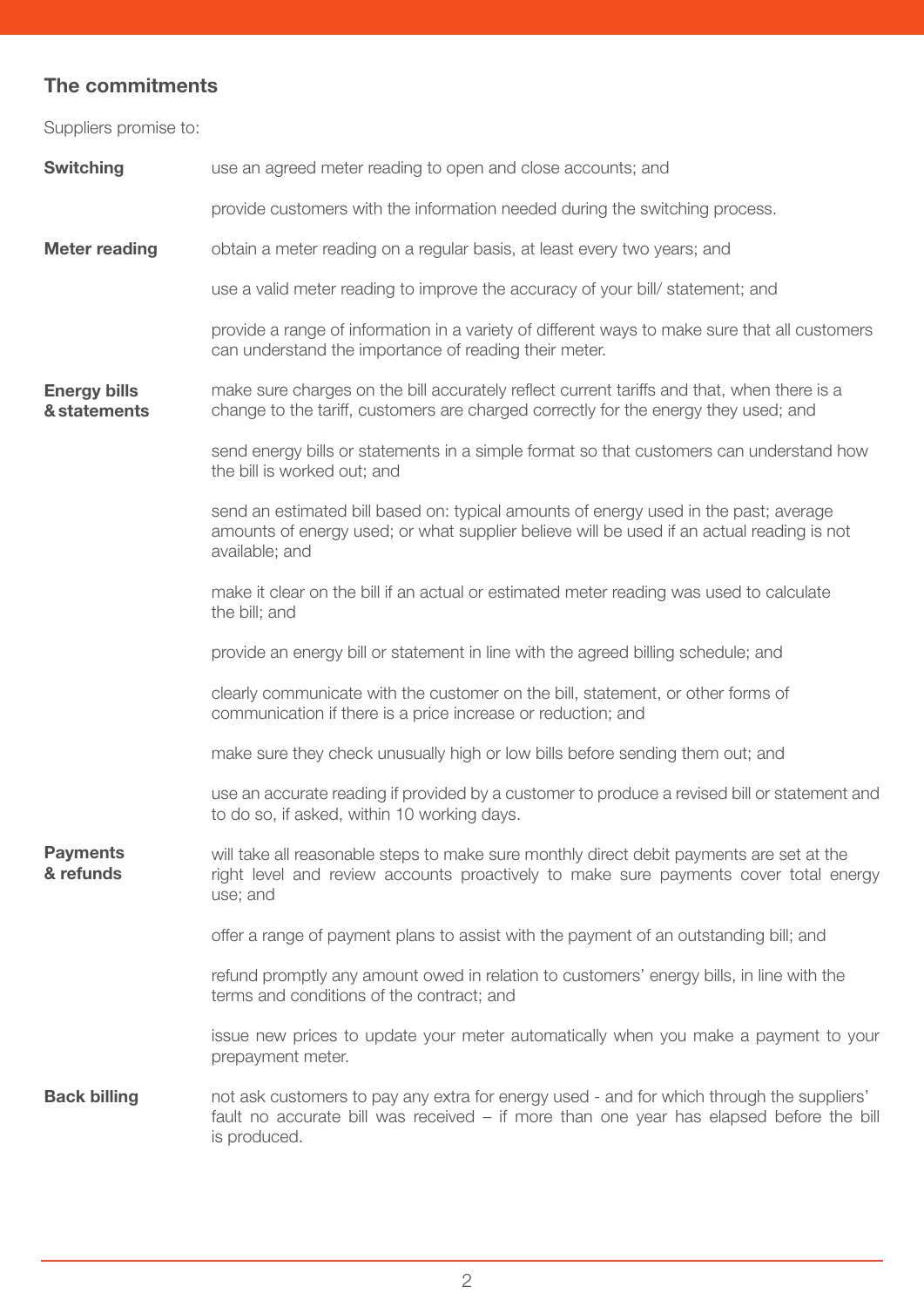## The Billing Code

The Billing Code aims to drive improved standards of performance and to provide a common framework around which energy suppliers can build better processes and controls. Current members of the Code are: British Gas, EDF Energy, E.ON, RWE npower, and ScottishPower. Other companies may follow the principles of the Code but are not included because, as non-members, their practices are not audited.

## The Billing Code Board

The Billing Code Governing Board is responsible for overseeing the management, administration and governance of the Code. The Board also has the power to admit other energy suppliers to Code membership. Each Code member (i.e. British Gas, E.ON, EDF Energy, RWE npower and ScottishPower) has appointed a senior representative to sit on the Board. Other representatives on the Board include the Independent Chair, who reports directly to the Energy UK Retail Committee, and the Code Manager (Head of Operations, Energy UK).

## The Auditors

PwC audit the Billing Code. This is the second year PwC has carried out the audit. However the Billing Code has been audited on an annual basis since 2006.

This is the second year the audit results have been published.